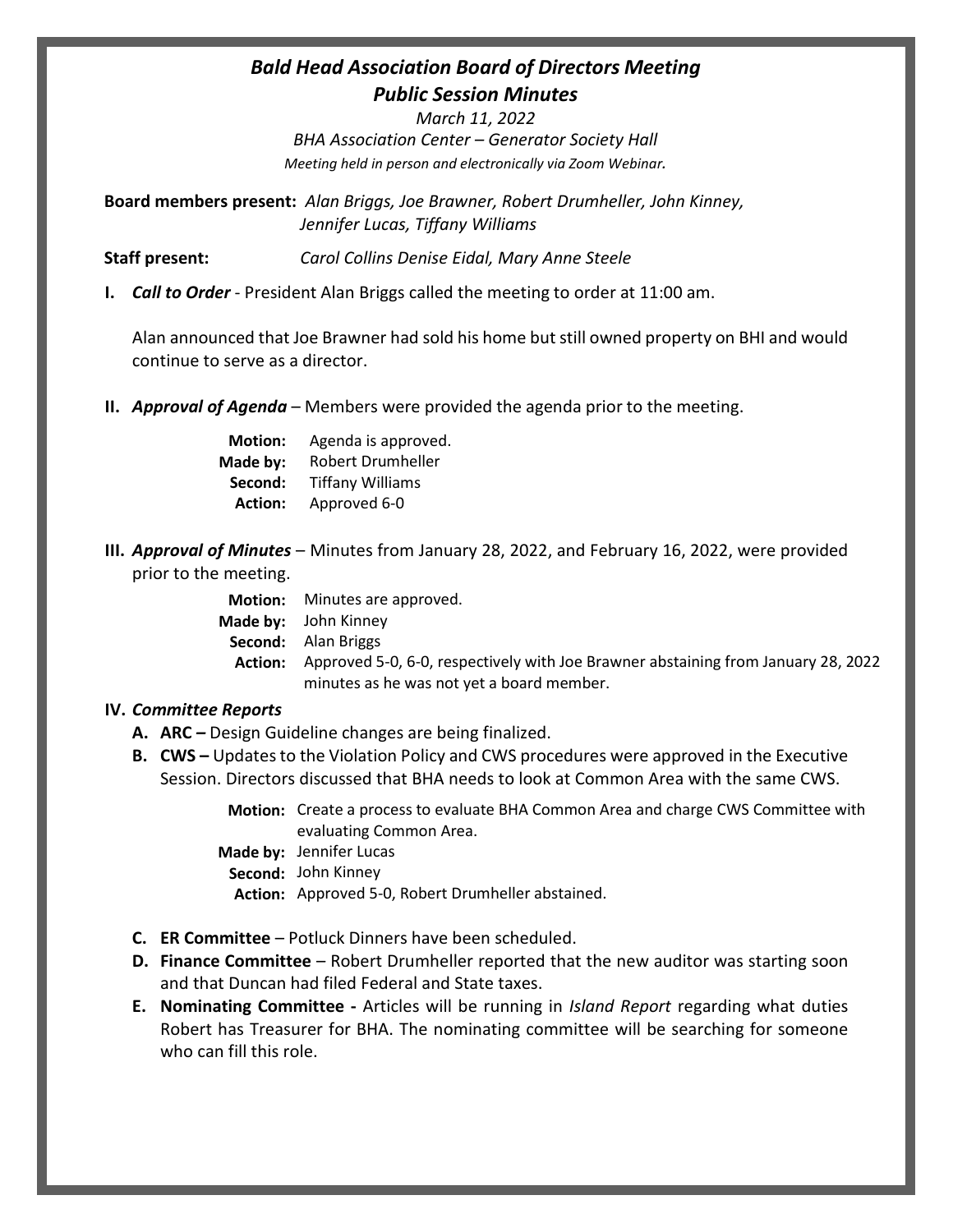*March 11, 2022 – Executive Session Minutes*

**V.** *Priorities and Board Assignments –* Alan presented the 2022 priorities that were set at the Board retreat in February. They are:

**1-Cooperation-** work together with the Village and the other organizations on the island to make island life better for our members-**all of us**

**2-The ARC-**Make the ARC process easier for our members, staff and volunteers by simplifying procedures and providing better technology support -**John**

**3-Violations-** Educate members more-Fine members less-Focus on helping our members avoid violations-**Alan**

**4-Communications and Transparency-**maintain and improve our multi-media excellent communications and transparency to our members-**Tiffany**

**5**-**Welcome and Integrate Our New Homeowners and Members-**the last two years brought many new homeowners to the island-Help them become part of our paradise-**Joe**

**6-Staff-**make work life better, more organized, systematized and technologically supported for our staff-**Jennifer**

**7-Continue with Our Financial Reserves and Stability Program-**the financial reserves programs of the last two years have stabilized and strengthened our financial stability. Maintain and stabilize this program and plan for treasurer succession. **Robert**

#### **VI.** *BHA Common Area Updates and Requests*

*A.* **Vegetation requests at Keeper's Landing, Sumner's Crescent and Surfman's Walk** – Pam Rainey is receiving requests from property owners in these neighborhoods to add vegetation even if it is at the member's expense. She will work with our contractors and only use BHI native plants.

> Motion: Allow Pam to install additional plantings within the budget with additional funds from homeowners if the budget does not permit.

- Made by: Jennifer Lucas Second: Robert Drumheller
	- Action: Approved 6-0
- *B.* **Structure on Utility Tract 5** *–* More investigation is needed.
- *C.* **Request to place a Beehive near the Mulch Site** Mr. Goodwin made a presentation and request to place a Beehive on Common Area near the Mulch Site.

**Motion:** Seek member input on this topic. **Made by:** Jennifer Lucas **Second:**  Robert Drumheller **Action:** Approved 6-0

Tiffany Williams left the meeting.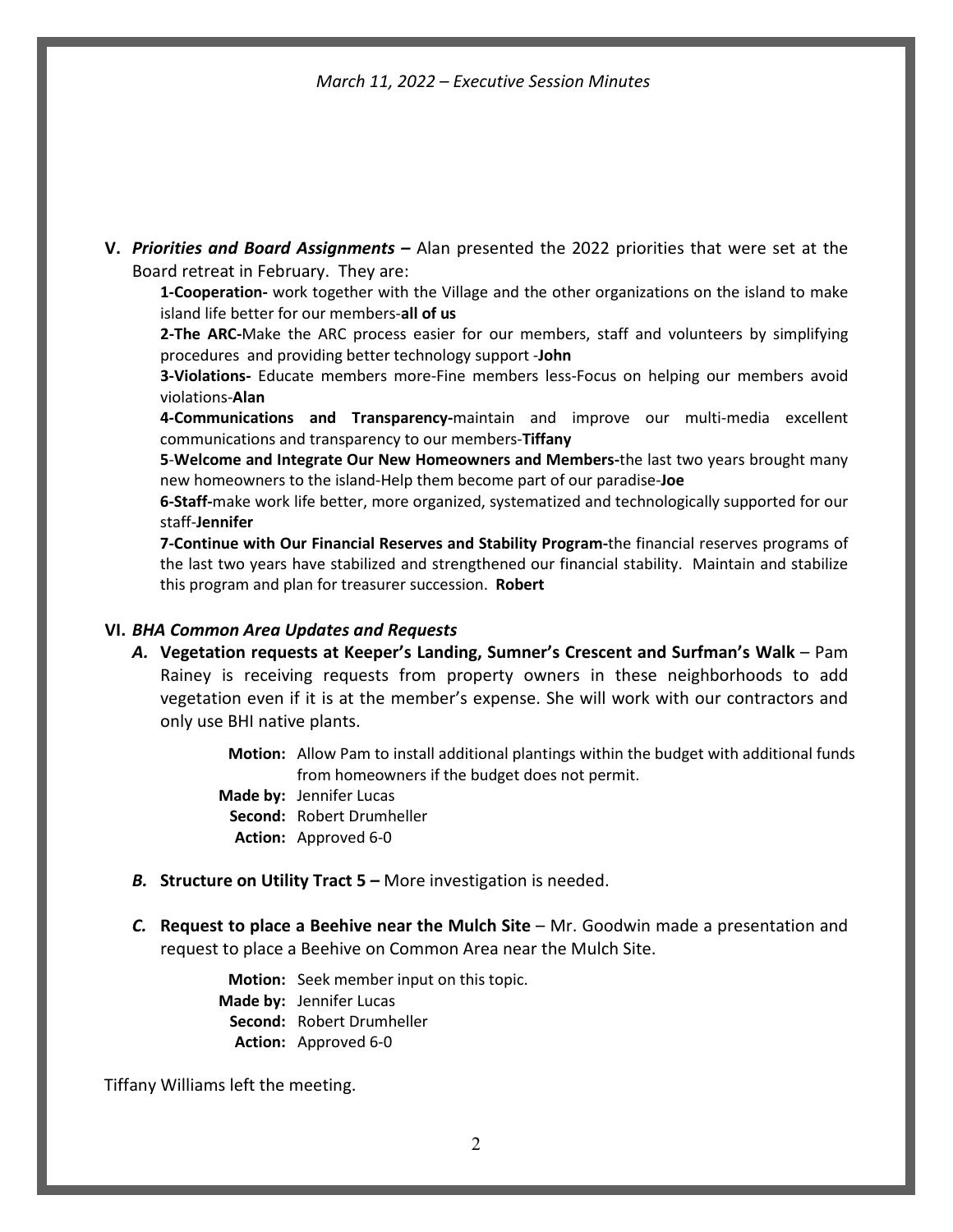*March 11, 2022 – Executive Session Minutes*

- **D. Boat Yard/Mulch Site update –** Several directors were not informed of this before the meeting and the item is tabled until April.
- **VII. ADA Beach Access and Special Meeting of the membership –** Mayor Quinn joined the meeting and answered questions. He noted that the Village has cooperated with the ARC to reduce the magnitude of the structure. The ramp, as designed, allows vegetation to grow. A Landscape Architect has been hired by the Village and would work on this project and its upkeep. Other areas were rejected for a variety of reasons, one being parking would be behind homes at the Peppervine location. It was noted that a member, Justin Gravatt, has some information to share as well.

Motion: Schedule an information meeting for members. Made by: Alan Briggs Second: Robert Drumheller Action: Approved 5-0

- **VIII. Baggage order from NCUA –** Information has been posted on the website.
- **IX. Zoning Hearing Status** The application for rezoning near Boat House Tract has been withdrawn.
- **X. Wind and Energy** Mayor Quinn is collecting information from Mayors in other coastal towns.
- **XI. January and February 2022 Financials –** Denise Eidal presented the financial statements

**Motion:** Refund the surplus reserve amounts for alleys. **Made by:** Robert Drumheller **Second:**  Alan Briggs **Action:** Approved 5-0

## **XII.***Interim Executive Director's Report*

**A. Jim Brown with SILT** – Asking for permission to place small signs near specimen trees that have been adopted a part of a fund-raising project.

> **Motion:** Approve contingent on ARC and Village approval. **Made by:** John Kinney **Second:**  Robert Drumheller **Action:** Approved 5-0